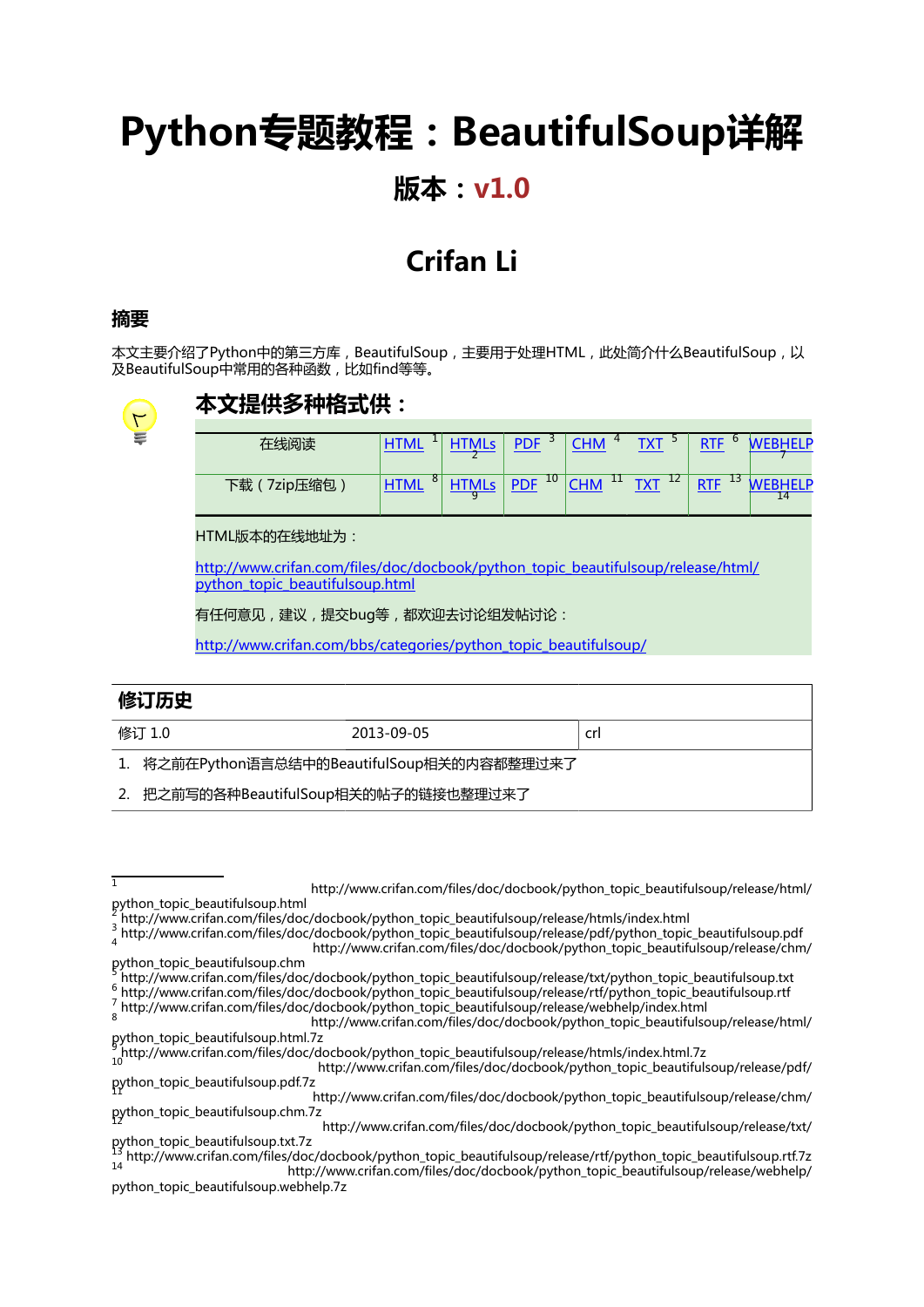#### **Python专题教程:BeautifulSoup详解:**

Crifan Li 版本:v1.0

出版日期 2013-09-05 版权 © 2013 Crifan, <http://crifan.com>

本文章遵从:<u>[署名-非商业性使用 2.5 中国大陆\(CC BY-NC 2.5\)](http://www.crifan.com/files/doc/docbook/soft_dev_basic/release/html/soft_dev_basic.html#cc_by_nc)</u><sup>15</sup>

<sup>15</sup> [http://www.crifan.com/files/doc/docbook/soft\\_dev\\_basic/release/html/soft\\_dev\\_basic.html#cc\\_by\\_nc](http://www.crifan.com/files/doc/docbook/soft_dev_basic/release/html/soft_dev_basic.html#cc_by_nc)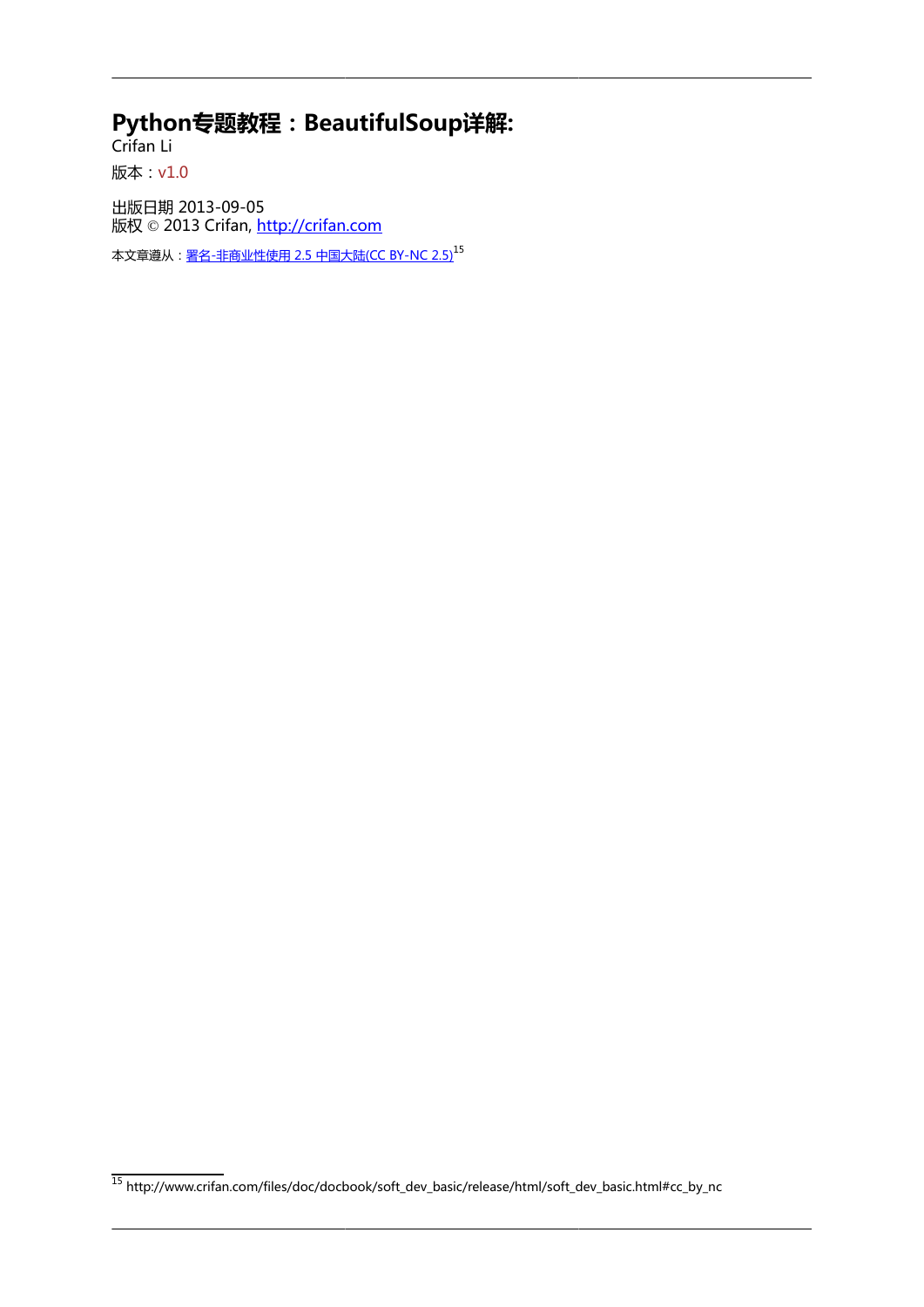## 目录

| 前言                                                        |  |
|-----------------------------------------------------------|--|
| 1. 本文目的                                                   |  |
|                                                           |  |
|                                                           |  |
|                                                           |  |
|                                                           |  |
| 2.1. BeautifulSoup中使用find, findAll等函数时,除了字符串外, 也可以用正则表达式作 |  |
|                                                           |  |
|                                                           |  |
| 3.2. BeautifulSoup有时候会遇到非法的, 不支持的html源码而导致无法解析或无法正常解      |  |
|                                                           |  |
|                                                           |  |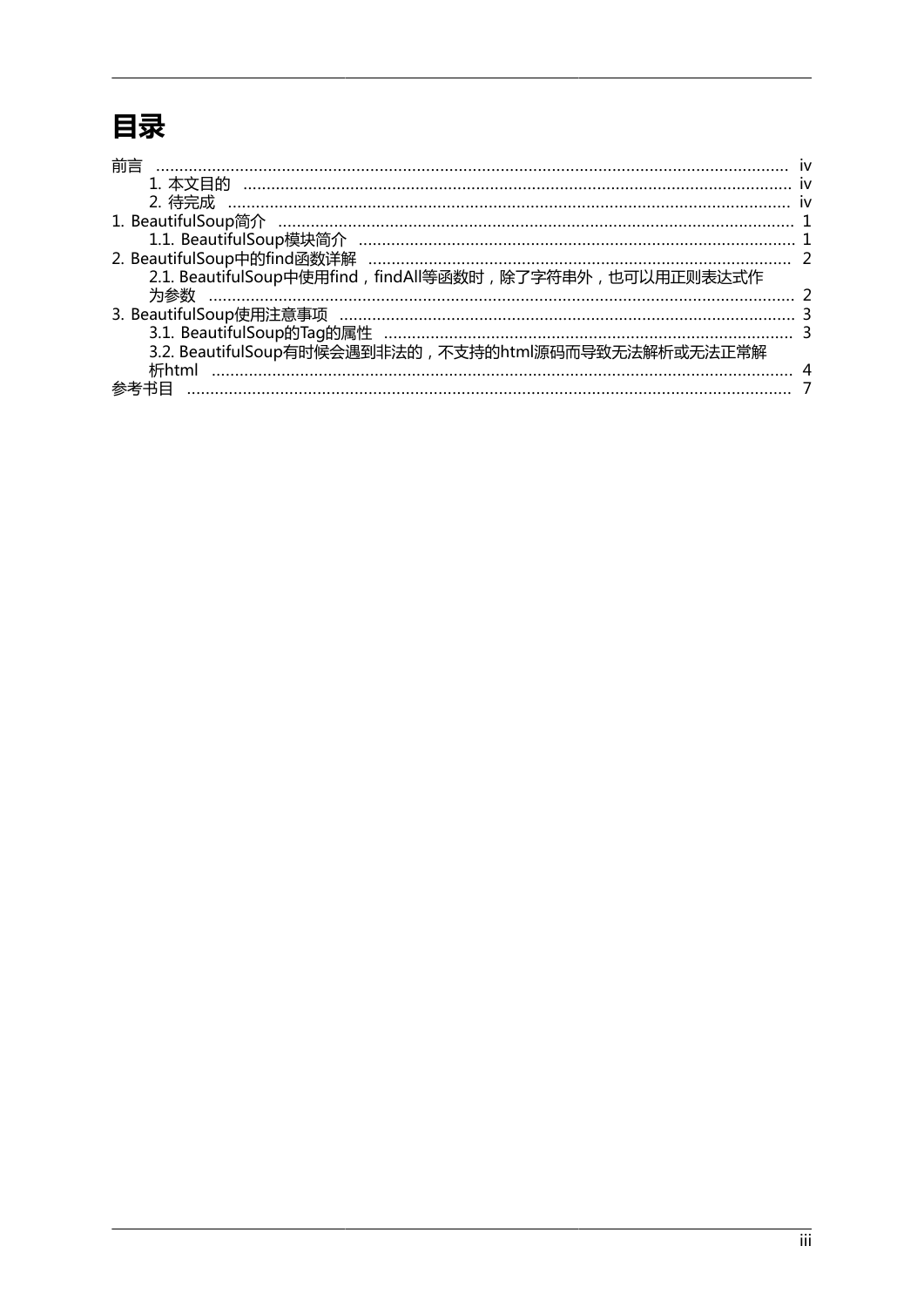# <span id="page-3-0"></span>**前言**

## <span id="page-3-1"></span>**1. 本文目的**

本文目的在于,介绍Python中第三方的,用于处理HTML(和xml)的库,BeautifulSoup 使得看完后,就明白BeautifulSoup是啥,以及基本的使用方法, 以及避免出现一些常见的错误

## <span id="page-3-2"></span>**2. 待完成**

将下面帖子内容整理合并进来:

- <u>【教程】Python中第三方的用于解析HTM</u>L的库:BeautifulSoup <sup>1</sup>
- [【总结】Python的第三方库BeautifulSoup的使用心得](http://www.crifan.com/summary_usage_of_beautifulsoup_in_python) 2
- [【整理】关于Python中的html处理库函数BeautifulSoup使用注意事项](http://www.crifan.com/some_notation_about_python_beautifulsoup_parse_html) <sup>3</sup>
- [【已解决】BeautifulSoup已经获得了Unicode的Soup但是print出来却是乱码](http://www.crifan.com/beautifulsoup_already_got_unicode_soup_but_print_messy_code/) <sup>4</sup>
- 【已解决】Python3中,已经安装了bs4 (Beautifulsoup 4)了,但是却还是出错: ImportError: [No module named BeautifulSoup](http://www.crifan.com/python3_after_install_bs4_still_error_importerror_no_module_named_beautifulsoup/) <sup>5</sup>
- [【教程】BeautifulSoup中使用正则表达式去搜索多种可能的关键字](http://www.crifan.com/python_beautifulsoup_find_using_regular_expression/) 6
- [【整理】用BeautifulSoup查找属性值未知的标签](http://www.crifan.com/python_use_beautifulsoup_find_tag_with_unknown_attribute_value/) 7

<sup>1</sup> [http://www.crifan.com/python\\_third\\_party\\_lib\\_html\\_parser\\_beautifulsoup](http://www.crifan.com/python_third_party_lib_html_parser_beautifulsoup)

<sup>&</sup>lt;sup>2</sup> [http://www.crifan.com/summary\\_usage\\_of\\_beautifulsoup\\_in\\_python](http://www.crifan.com/summary_usage_of_beautifulsoup_in_python)<br><sup>3</sup> [http://www.crifan.com/some\\_notation\\_about\\_python\\_beautifulsoup\\_parse\\_html](http://www.crifan.com/some_notation_about_python_beautifulsoup_parse_html)

<sup>4</sup> [http://www.crifan.com/beautifulsoup\\_already\\_got\\_unicode\\_soup\\_but\\_print\\_messy\\_code/](http://www.crifan.com/beautifulsoup_already_got_unicode_soup_but_print_messy_code/) 5 [http://www.crifan.com/python3\\_after\\_install\\_bs4\\_still\\_error\\_importerror\\_no\\_module\\_named\\_beautifulsoup/](http://www.crifan.com/python3_after_install_bs4_still_error_importerror_no_module_named_beautifulsoup/)

<sup>6</sup> [http://www.crifan.com/python\\_beautifulsoup\\_find\\_using\\_regular\\_expression/](http://www.crifan.com/python_beautifulsoup_find_using_regular_expression/)

<sup>&</sup>lt;sup>7</sup> [http://www.crifan.com/python\\_use\\_beautifulsoup\\_find\\_tag\\_with\\_unknown\\_attribute\\_value/](http://www.crifan.com/python_use_beautifulsoup_find_tag_with_unknown_attribute_value/)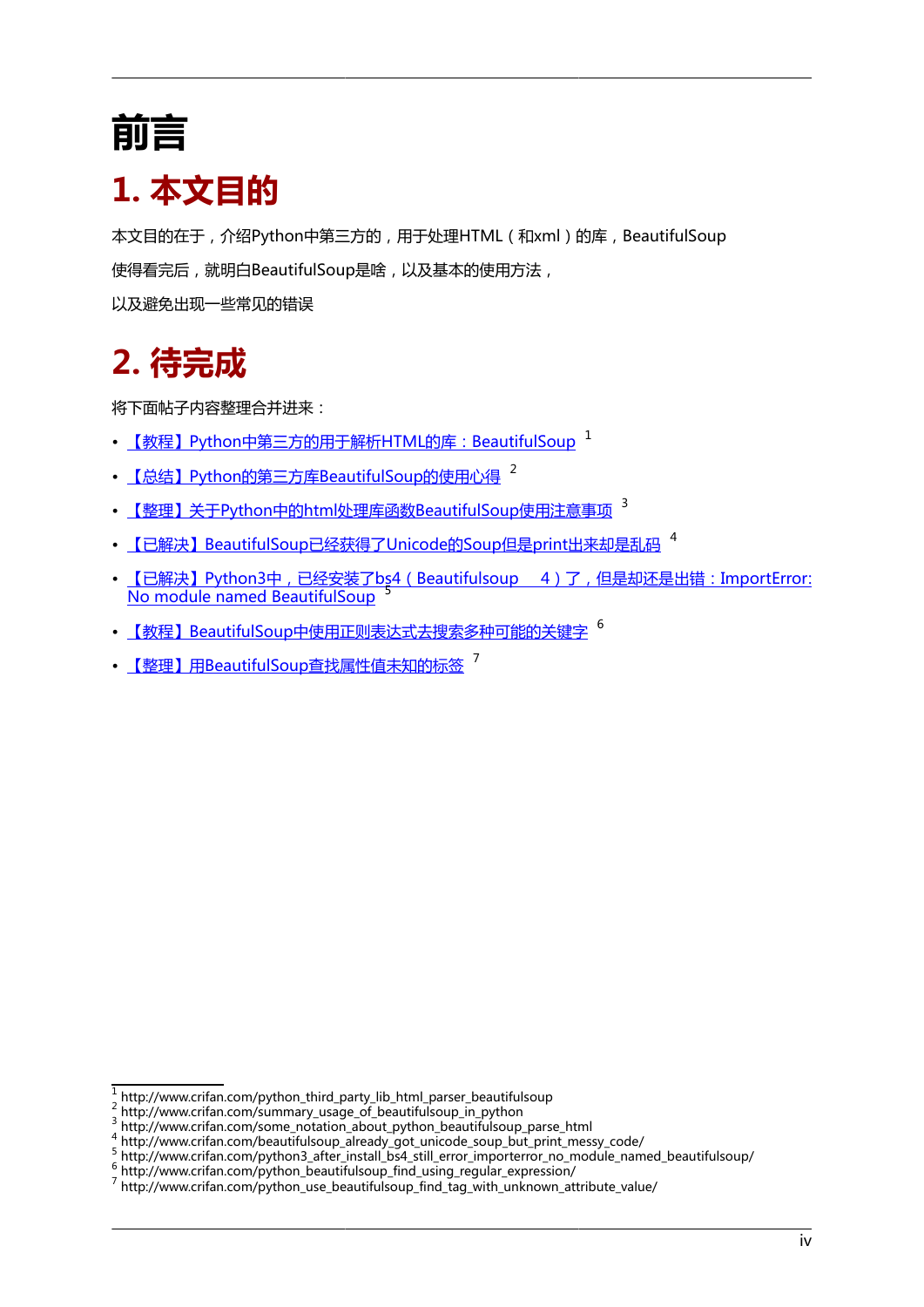# <span id="page-4-0"></span>**第 1 章 BeautifulSoup简介**

## <span id="page-4-1"></span>**1.1. BeautifulSoup模块简介**

Python的BeautifulSoup模块,可以帮助你实现HTML和XML的解析

先说一下,一般写网页爬虫, 即抓取网页的html源码等内容, 然后分析, 提取相应的内容。

这种分析html内容的工作,如果只是用普通的正则表达式re模块去一点点匹配的话,对于内容简单点的 网页分析,还是基本够用。

但是对于工作量很大,要分析的内容很繁杂的html,那么用re模块,就会发现无法实现,或很难实现。

而使用beautifulsoup模块去帮你实现分析html源码的工作的话,你就会发现,事情变得如此简单,极 大地提高了分析html源码的效率。

比如我这里的想要<u>[实现博客搬家](http://www.crifan.com/crifan_released_all/website/python/blogstowordpress/)</u>1之前,想要抓取对应的博客中的内容,就需要先去打开一个URL地 址,去解析其中的内容,找到第一个固定链接,然后一点点分析HTML中的内容,抓去下来,导出 wordpress所需要的xml文件等。

这其中对于HTML的分析,就可以利用BeautifulSoup这个模块了。

更多内容参见"Beautiful Soup 中文文档"

其中,原先链接:

<http://www.crummy.com/software/BeautifulSoup/documentation.zh.html>

已失效,最新的可用的地址是:

<http://www.crummy.com/software/BeautifulSoup/bs3/documentation.zh.html>

想要下载的话,这是BeautifulSoup的官网,其中可以下载到最新的版本:

<http://www.crummy.com/software/BeautifulSoup/>

<sup>&</sup>lt;sup>1</sup> [http://www.crifan.com/crifan\\_released\\_all/website/python/blogstowordpress/](http://www.crifan.com/crifan_released_all/website/python/blogstowordpress/)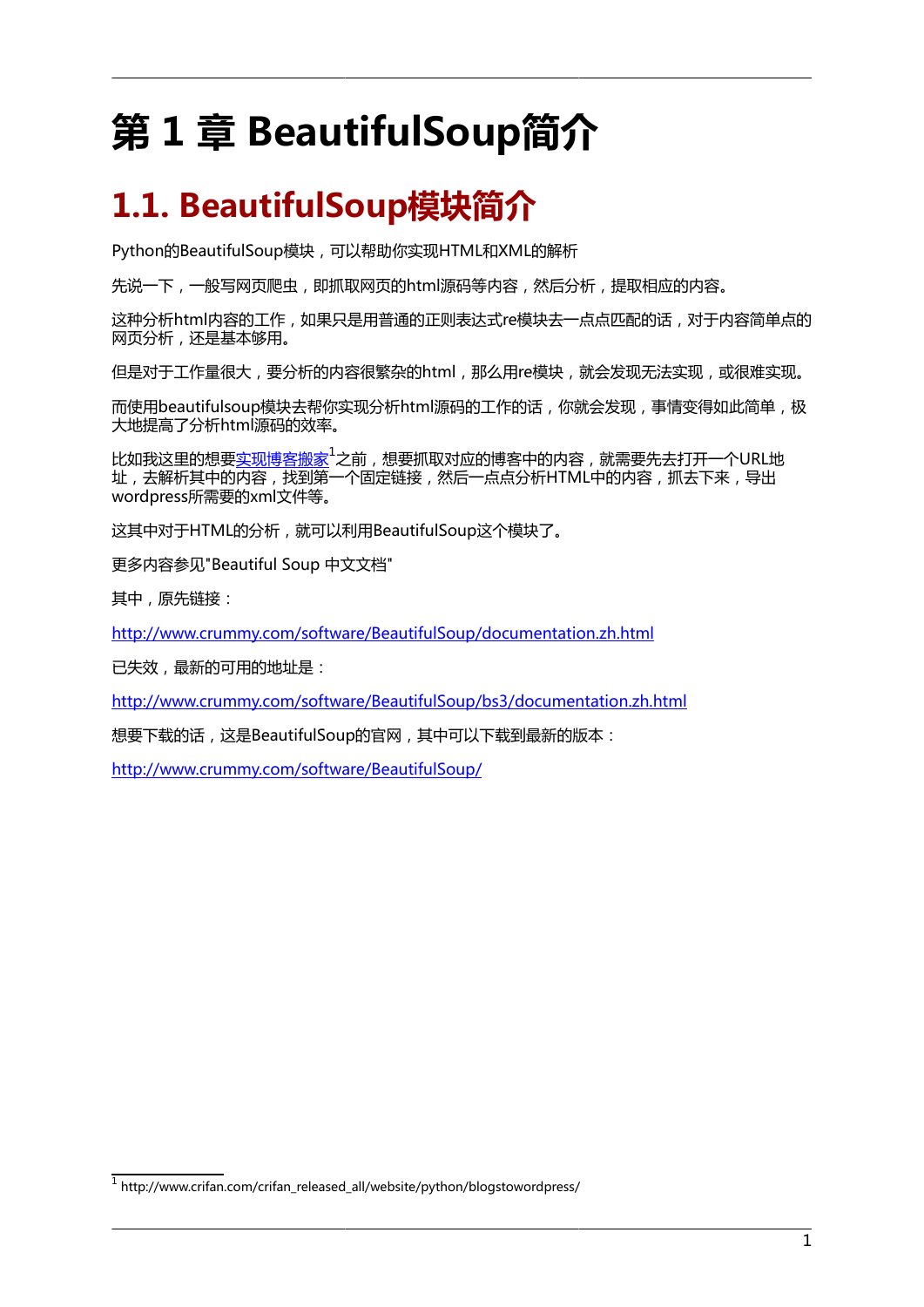# <span id="page-5-0"></span>**第 2 章 BeautifulSoup中的find函数详 解**

## <span id="page-5-1"></span>**2.1. BeautifulSoup中使用find,findAll等函数 时,除了字符串外,也可以用正则表达式作为参 数**

在使用Beautifulsoup的find/finaAll等函数时候,常见用法都是传递字符串本身,比如:

foundIncontentTitle = lastItem.find(attrs={"class":"a-incontent a-title"});

可以找到:

<a href="/serial\_story/item/7d86d17b537d643c70442326" class="a-incontent a-title" target=\_blank>I/O-Programming\_HOWTO(上)zz</a>

中的值。

但是却无法匹配:

<a href="/serial\_story/item/0c450a1440b768088fbde426" class="a-incontent a-title cscontentblock-hoverlink" target="\_blank">为什么幸运的人总幸运倒霉的人老倒霉-1 斯宾塞·约翰 逊著</a>

即,class的值是:a-incontent a-title cs-contentblock-hoverlink,而不仅仅是a-incontent a-title

此时,如果想要匹配才class,使用传统的方法,则需要写两个find去匹配,而后来得知,原来find/ findAll等函数的参数中,也可以使用正则表达式的,所以就用了:

titleP = re.compile("a-incontent a-title(\s+?\w+)?");# also match a-incontent a-title cscontentblock-hoverlink foundIncontentTitle = lastItem.find(attrs={"class":titleP});

就可以一次性匹配, a-incontent a-title, a-incontent a-title cs-contentblock-hoverlink, 以及未来 更多可能的a-incontent a-title xxx了。

感叹一句,Beautifulsoup,做的的确很好用,特此感谢作者。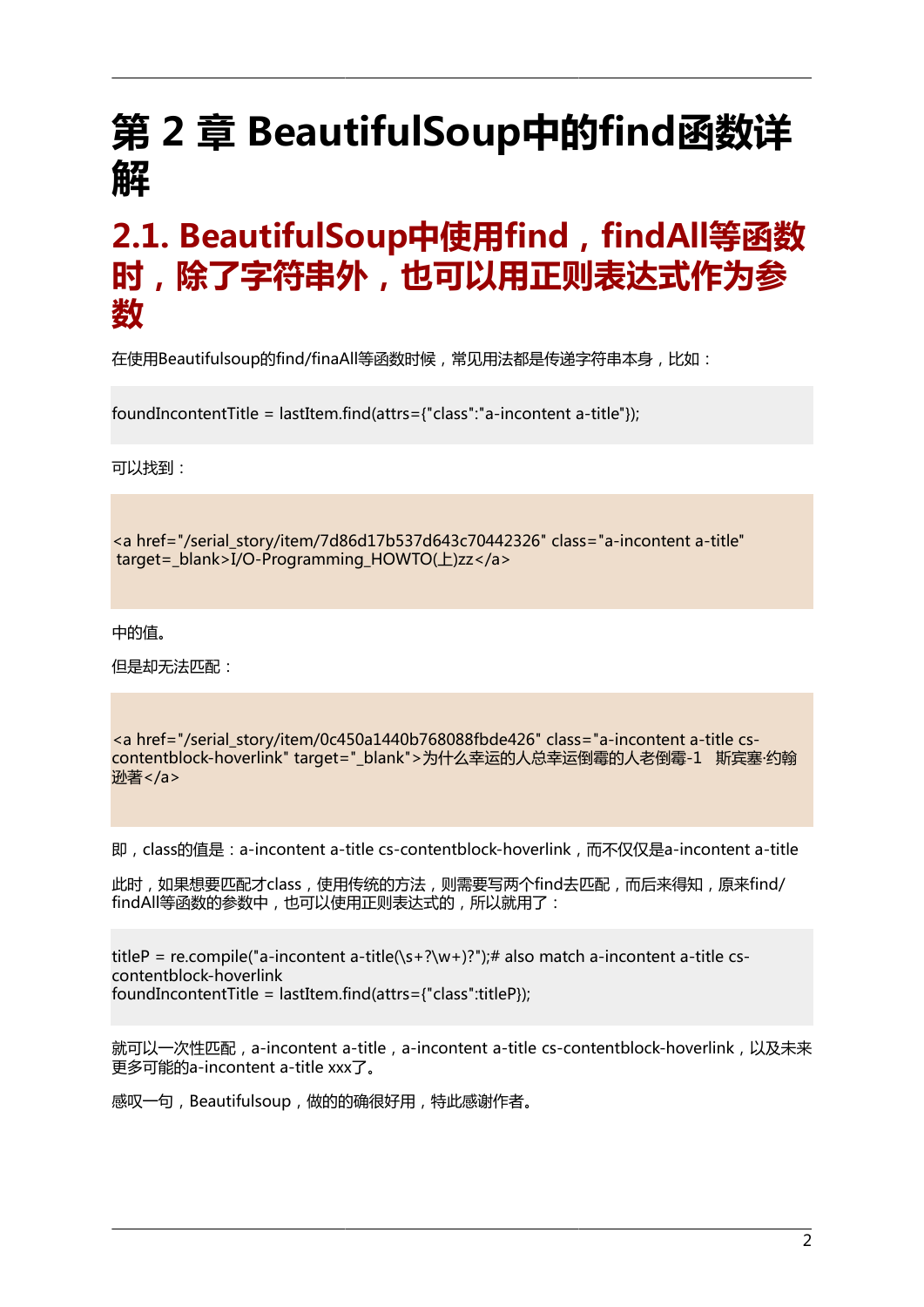# <span id="page-6-0"></span>**第 3 章 BeautifulSoup使用注意事项**

## <span id="page-6-1"></span>**3.1. BeautifulSoup的Tag的属性**

BeautifulSoup处理这种html源码:

<a href="http://creativecommons.org/licenses/by/3.0/deed.zh" target="\_blank">版权声明</ a>

后,是可以通过

soup.a['href']

去获得对应的href属性值的。

但是,想要去获得当前的某个未知的BeautifulSoup.Tag中,一共存在多少个属性,以及每个属性的值 的时候,却不知道如何下手了。

比如对于如下html源码:

<p class="cc-lisence" style="line-height:180%;">......</p>

想要得知,一共有两个属性,分别是class和style,然后就可以通过上面的方法,去获得对应的属性值 了。

对此问题,虽然看到了官网的解释:[Tags的属性](http://www.crummy.com/software/BeautifulSoup/bs3/documentation.zh.html#The%20attributes%20of%20Tags)<sup>1</sup>中的"你可以将Tag看成字典来访问标签的属性"

但是还是无法通过:

if("class" in soup)

的方式去判断soup中是否存在class属性,因为此时soup是Beautifulsoup.Tag类型变量,而不是dict 变量。

并且,如果去强制将soup转换成为dict变量:

soupDict = dict(soup)

会报错的。

最后,还是无意间发现,原来Beautifulsoup.Tag是有个attrs属性的,其可以获得对应的元组列表,每 一个元组是对应属性名和属性值:

attrsList = soup.attrs; print "attrsList=",attrsList;

attrsList= [(u'class', u'cc-lisence'), (u'style', u'line-height:180%;')]

这样,就可以从元组列表中,自己去转换,获得属性的列表或字典变量了,就可以接着按照自己意愿去 处理了。

1 <http://www.crummy.com/software/BeautifulSoup/bs3/documentation.zh.html#The%20attributes%20of%20Tags>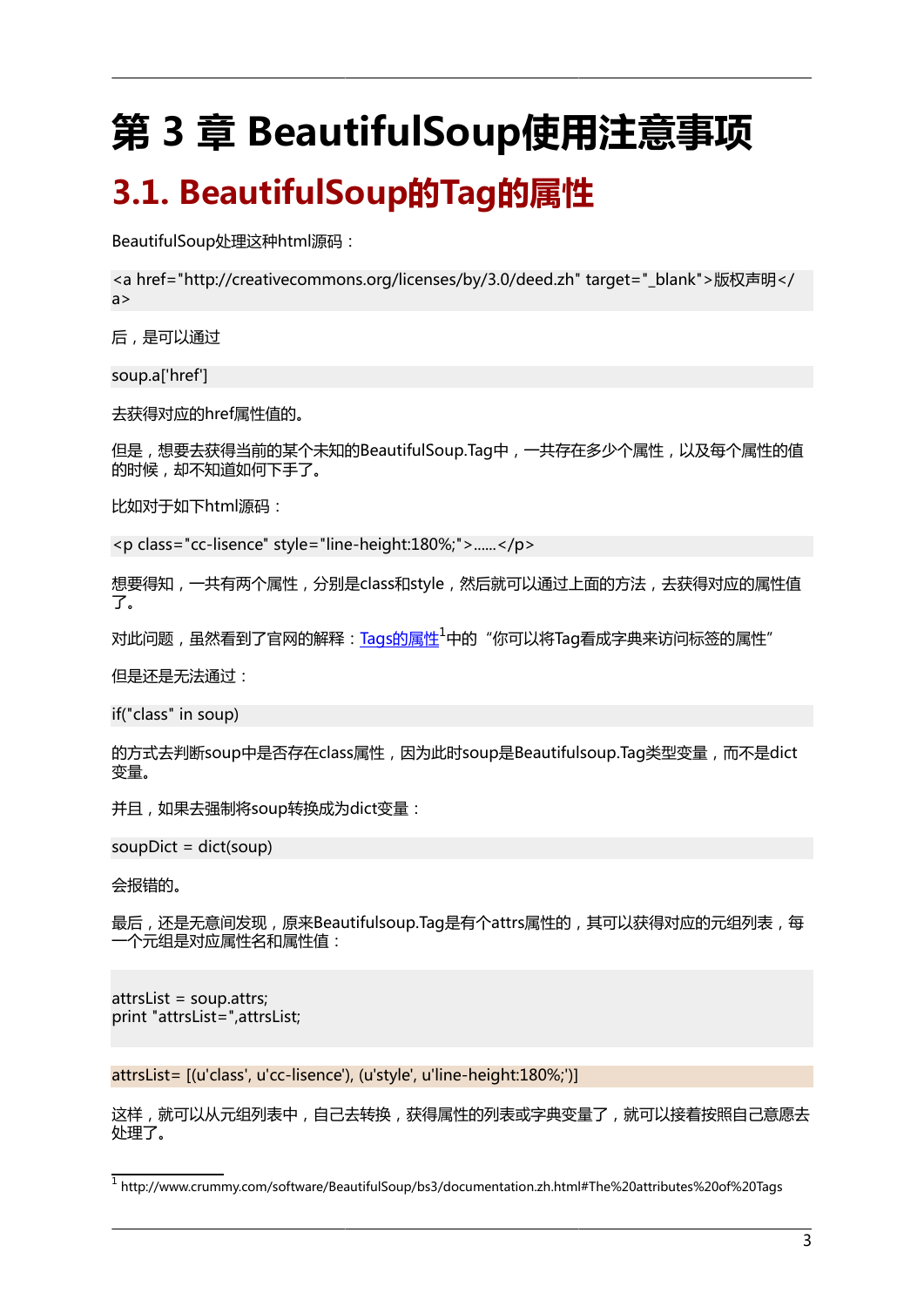

#### **提示**

另外,此处也通过

soup.name

获得了该tag的名字

而想要获得整个soup变量所有的属性和方法的话,可以用经典的dir去打印出来:

print "dir(soup)=",dir(soup);

此处的打印输出为:

dir(soup)= ['BARE\_AMPERSAND\_OR\_BRACKET',

 'XML\_ENTITIES\_TO\_SPECIAL\_CHARS', 'XML\_SPECIAL\_CHARS\_TO\_ENTITIES', '\_\_call\_\_', '\_\_contains\_\_', '\_\_delitem\_\_', '\_\_doc\_\_', '\_\_eq\_\_', '\_\_getattr\_\_', '\_\_getitem\_\_', '\_\_init\_\_', '\_\_iter\_\_', '\_\_len\_\_', '\_\_module\_\_', '\_\_ne\_\_', '\_\_nonzero\_\_', '\_\_repr\_\_', '\_\_setitem\_\_', '\_\_str\_\_', '\_\_unicode\_\_', '\_convertEntities', '\_findAll', '\_findOne', '\_getAttrMap', '\_invert', '\_lastRecursiveChild', '\_sub\_entity', 'append', 'attrMap', 'attrs', 'childGenerator', 'containsSubstitutions', 'contents', 'convertHTMLEntities', 'convertXMLEntities', 'decompose', 'escapeUnrecognizedEntities', 'extract', 'fetch', 'fetchNextSiblings', 'fetchParents', 'fetchPrevious', 'fetchPreviousSiblings', 'fetchText', 'find', 'findAll', 'findAllNext', 'findAllPrevious', 'findChild', 'findChildren', 'findNext', 'findNextSibling', 'findNextSiblings', 'findParent', 'findParents', 'findPrevious', 'findPreviousSibling', 'findPreviousSiblings', 'first', 'firstText', 'get', 'has\_key', 'hidden', 'insert', 'isSelfClosing', 'name', 'next', 'nextGenerator', 'nextSibling', 'nextSiblingGenerator', 'parent', 'parentGenerator', 'parserClass', 'prettify', 'previous', 'previousGenerator', 'previousSibling', 'previousSiblingGenerator', 'recursiveChildGenerator', 'renderContents', 'replaceWith', 'setup', 'substituteEncoding', 'toEncoding']

有需要的话,可以对这些属性和方法,都尝试一下,以便更加清楚其含义。

刚写完上面这句话呢,然后自己随便测试了一下attrMap:

attrMap = soup.attrMap; print "attrMap=",attrMap;

然后就很惊喜的发现,原来此处的attrMap,就是我程序中所需要的属性的dict变量啊:

attrMap= {u'style': u'line-height:180%;', u'class': u'cc-lisence'}

这样,就又省去了我程序中将attrs转换为dict变量的操作了,更加提高了效率。在次感谢 Beautifulsoup的开发者。

## <span id="page-7-0"></span>**3.2. BeautifulSoup有时候会遇到非法的,不支 持的html源码而导致无法解析或无法正常解析 html**

在使用Beautifulsoup过程中,对于大多数html源码,通过指定正确的编码,或者本身是默认UTF-8编 码而无需指定编码类型,其都可以正确解析html源码,得到对应的soup变量。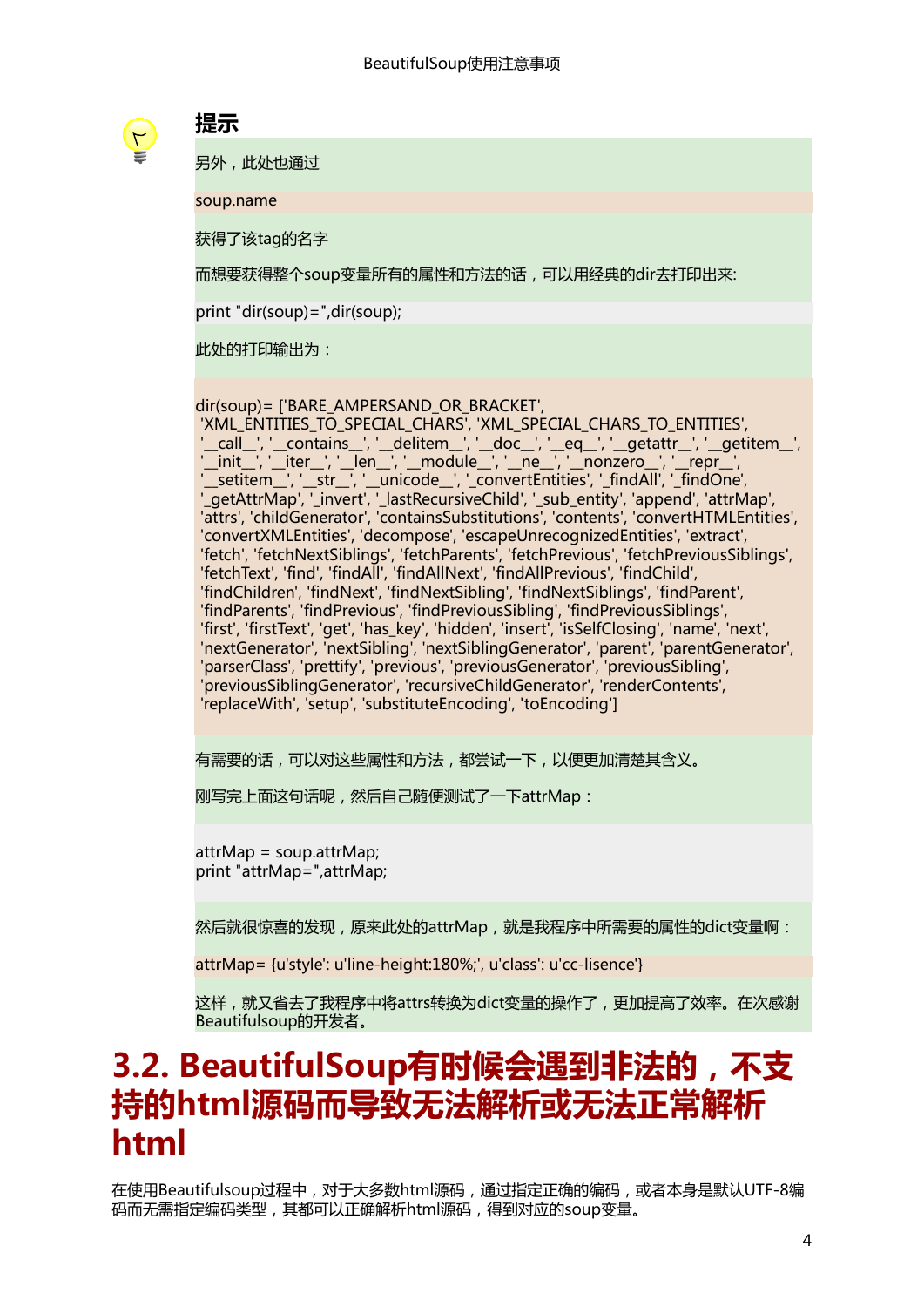然后就接着去利用soup实现你所想要的功能了。

但是有时候会发现,有些html解析后,有些标签等内容丢失了,即所得到的soup不是所期望的完整的 html的内容。

这时候,很可能遇到了非法的html,即其中可能包含了一些不合法的html标签等内容,导致 Beautifulsoup虽然可以解析,没有报错,但是实际上得到的soup变量,内容缺失了一部分了。

比如我就遇到过不少这样的例子:

1. 部分Blogbus的帖子的html中非html5和html5的代码混合导致Beautifulsoup解析错误 之前在[为BlogsToWordPress添加Blogbus支持](http://www.crifan.com/record_add_blogbus_for_blogstowordpress/)<sup>2</sup>过程中去解析Blogbus的帖子的时候,遇到一个特 殊的帖子:[http://ronghuihou.blogbus.com/logs/](http://ronghuihou.blogbus.com/logs/89099700.html) [89099700.html](http://ronghuihou.blogbus.com/logs/89099700.html),其中一堆的非html5的代码中,包含了这样一段html5的代码的写法,即标签属 性值不加括号的:

<SCRIPT language=JavaScript> document.oncontextmenu=new Function("event.returnValue=false;"); //禁止右键功能,单击 右键将无任何反应 document.onselectstart=new Function( "event.returnValue=false;"); //禁止先择,也就是无法 复制 </SCRIPT language=JavaScript>

结果导致Beautifulsoup解析错误,得到的soup中,找不到所需要的各种class等属性值。

对应的解决办法就是,把这部分的代码删除掉,然后再解析就可以了:

其中一堆的非html5的代码中,包含了这样一段html5的代码的写法,即标签属性值不加括号的:

```
foundInvliadScript = re.search("<SCRIPT language=JavaScript>.+</SCRIPT
language=JavaScript>", html, re.I | re.S );
logging.debug("foundInvliadScript=%s", foundInvliadScript);
if(foundInvliadScript):
  invalityScriptStr = foundInvliadScriptarout(0); logging.debug("invalidScriptStr=%s", invalidScriptStr);
   html = html.replace(invalidScriptStr, "");
   logging.debug("filter out invalid script OK");
```
soup = htmlToSoup(html);

2. 判断浏览器版本的相关代码,导致Beautifulsoup解析不正常 之前在给[BlogsToWordpress](http://www.crifan.com/crifan_released_all/website/python/blogstowordpress/)<sup>3</sup>添加新浪博客的支持的过程中

遇到很多新浪博客的帖子的html中,包含很多判断浏览器版本的相关代码:

<!–[if lte IE 6]> xxx

 $\frac{2}{3}$  [http://www.crifan.com/record\\_add\\_blogbus\\_for\\_blogstowordpress/](http://www.crifan.com/record_add_blogbus_for_blogstowordpress/)

<sup>3</sup> [http://www.crifan.com/crifan\\_released\\_all/website/python/blogstowordpress/](http://www.crifan.com/crifan_released_all/website/python/blogstowordpress/)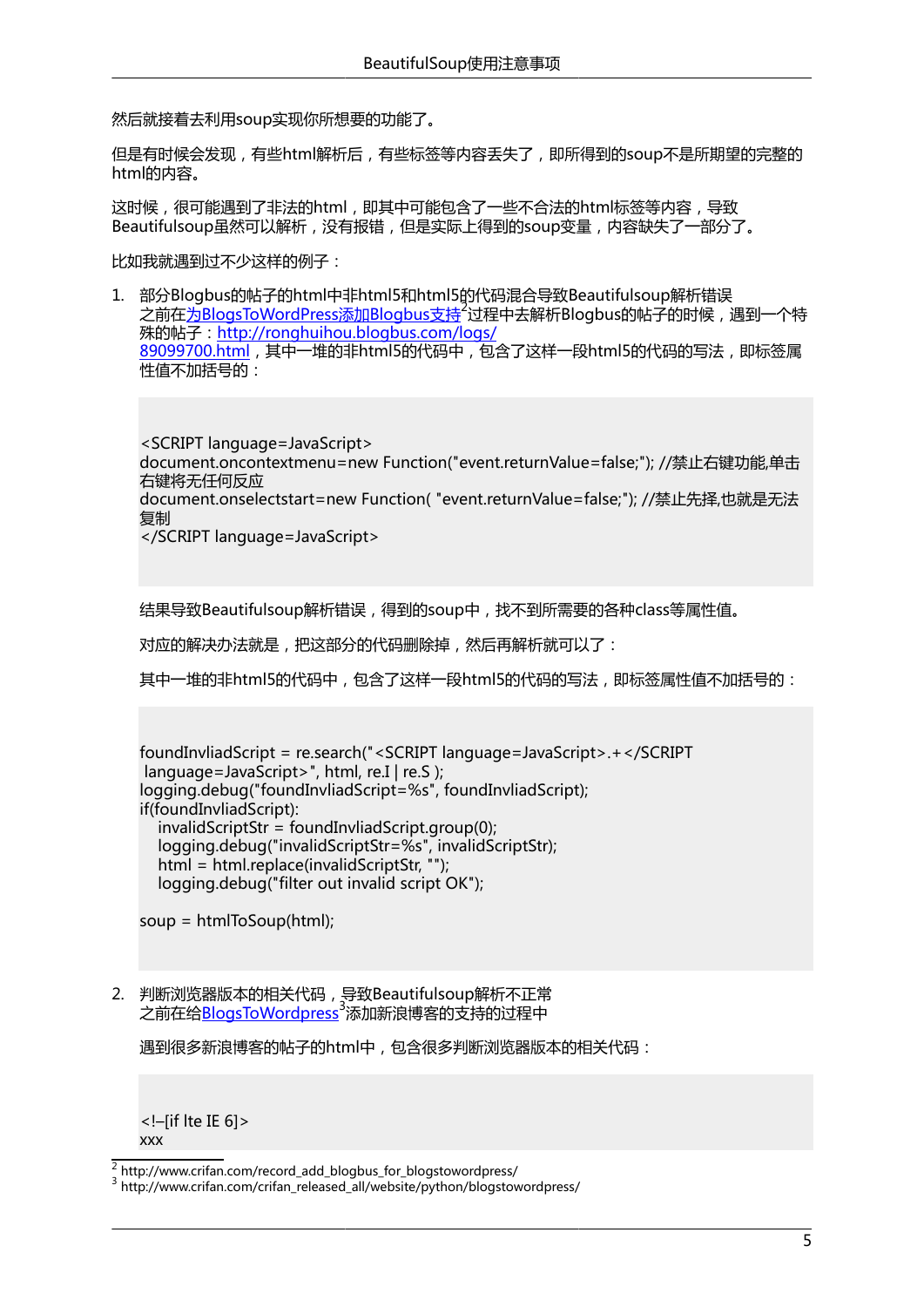xxx <![endif]–>

由此导致Beautifulsoup解析html不正常。

3. font标签嵌套层次太多,导致Beautifulsoup无法解析html 接上面那个解析新浪博客帖子的例子,期间又遇到另外一个问题,对于一些特殊帖子:[http://](http://blog.sina.com.cn/s/blog_5058502a01017j3j.html) [blog.sina.com.cn/s/blog\\_5058502a01017j3j.html](http://blog.sina.com.cn/s/blog_5058502a01017j3j.html)

其包含特殊的好几十个font标签且是一个个嵌套的代码,导致无法Beautifulsoup无法解析html, 后来把对应嵌套的font标签删除掉,才可以正常解析。

相关python代码为:

```
# handle special case for http://blog.sina.com.cn/s/blog_5058502a01017j3j.html
processedHtml = processedHtml.replace('<font COLOR="#6D4F19"><font
 COLOR="#7AAF5A"><font COLOR="#7AAF5A"><font COLOR="#6D4F19"><font
 COLOR="#7AAF5A"><font COLOR="#7AAF5A">', "");
processedHtml = processedHtml.replace("</FONT></FONT></FONT></FONT></
FONT > \langle FONT > ", "");
```
遇到其他类似的问题,也可以去删除或替换出错代码,即可解决问题。

不过需要说明的是,很多时候,你未必很容易就找到出错的代码。

想要找到出错的代码,更多的时候,需要你一点点调试,一点点的删除看似可疑的一些html源码,然 后最终才能定位到出错的代码,然后删除掉后,才可以正常工作的。